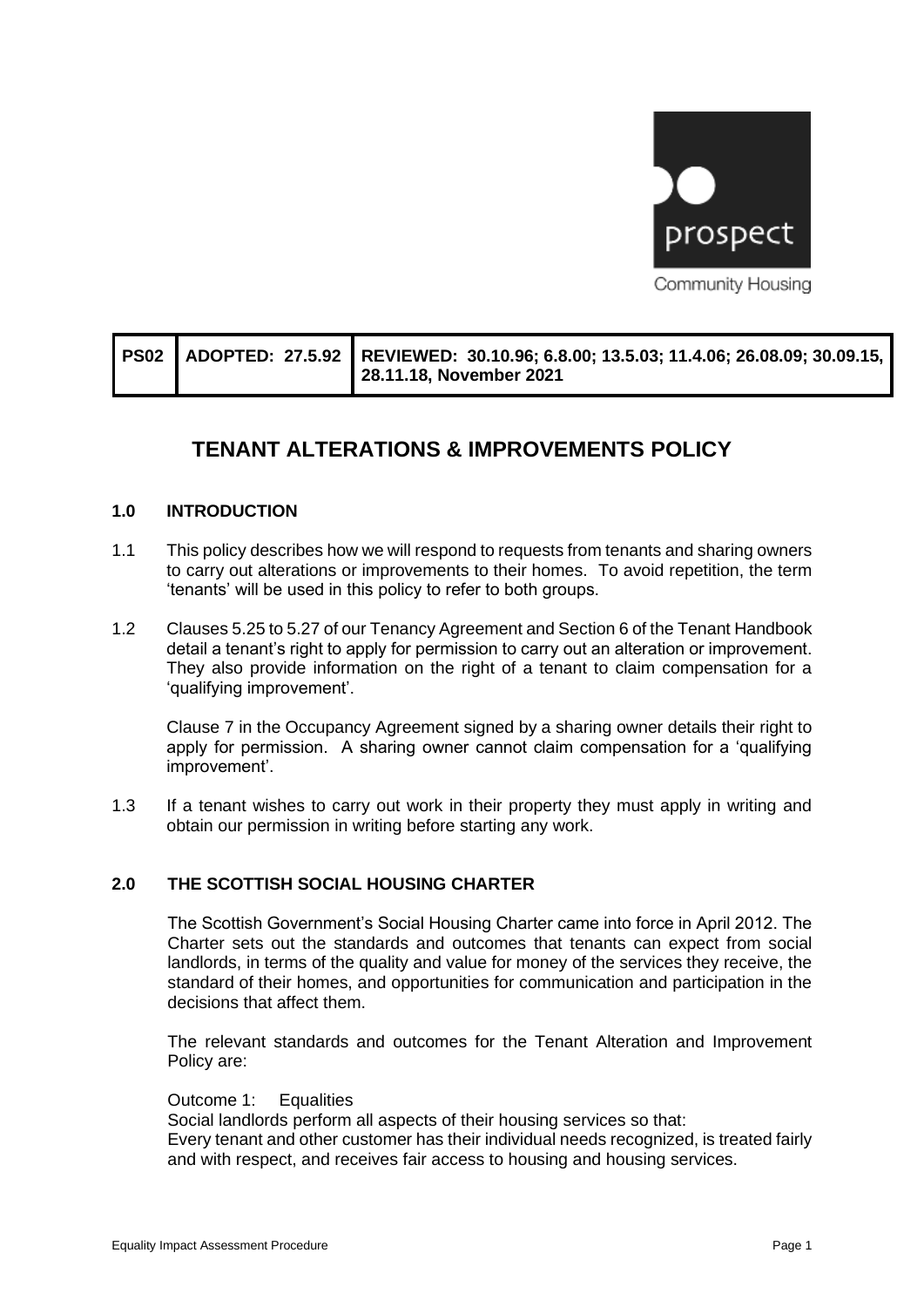#### Outcome 2: Communication

Tenants and other customers find it easy to communicate with their landlord and get the information they need about their landlord, how and why it makes decisions and the services it provides.

#### Outcome 5: Repairs, Maintenance and Improvements

Tenants' homes are well maintained, with repairs and improvements carried out when required, and tenants are given reasonable choices about when work is done.

#### Outcome 11: Tenancy Sustainment

Social landlords ensure that:

Tenants get the information they need on how to obtain support to remain in their home; and ensure suitable support is available, including services provided directly by the landlord and by other organisations.

#### **3.0 INFORMATION**

- 3.1 We will publish and make readily available clear, comprehensive information about our procedures for applying for permission to carry out an alteration or improvement, and about our standards and conditions relating to specific categories of work.
- 3.2 In accordance with our Equalities policy, this information will be made available in alternative forms and in other languages as required.

#### **4.0 GRANTING OR REFUSING PERMISSION**

#### **Granting permission**

- 4.1 We will grant permission for an alteration or improvement subject to certain conditions, including:
	- a) all other approvals required, e.g. planning consent or building warrant, must be obtained by the tenant and original copies provided to Prospect before work starts;
	- b) where a building warrant is required, the original copy of the completion certificate must be provided after the work has been inspected by a Building Control officer;
	- c) all works must be carried out to a high standard of workmanship and comply with our standard specification, where relevant;
	- d) any damage caused to Prospect property as a result of the work must be made good at the tenant's expense;
	- e) where appropriate, the alteration or improvement will be regularly maintained to a high standard by the tenant;
	- f) Prospect reserves the right to require the tenant to reinstate the property to its former condition at the end of the tenancy.
- 4.2 Additional conditions or restrictions may be applied to ensure that the works are carried out to the required standard and/or to limit the aesthetic or environmental impact.

#### **Refusing permission**

4.3 We will refuse permission for an alteration or improvement where: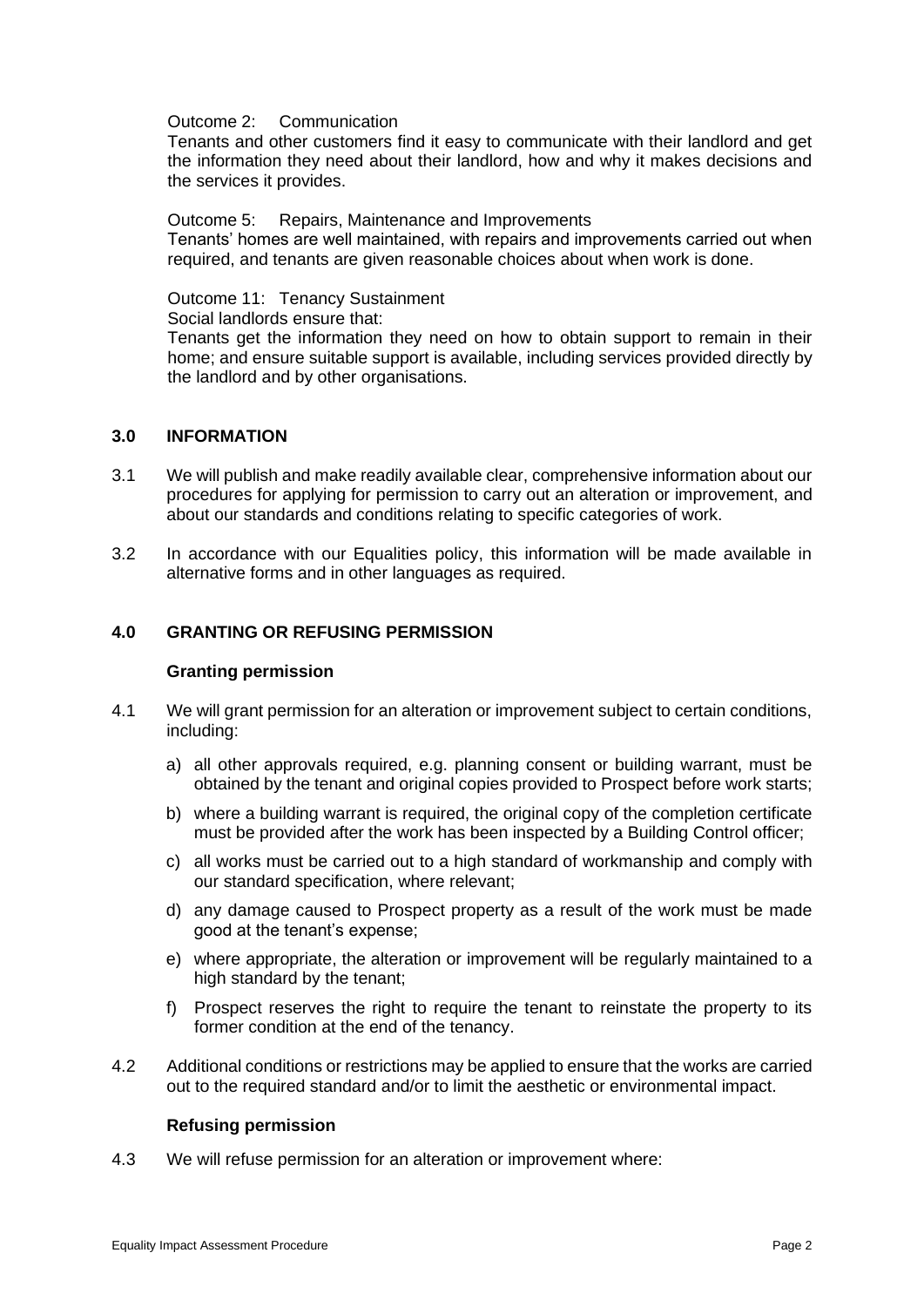- a) the proposed works are considered to be detrimental to the structure and/or long term maintenance of the property;
- b) the proposal will breach planning or building regulations;
- c) the likely aesthetic or environmental impact is considered to be detrimental.
- 4.4 Where permission has been refused the tenant may submit revised proposals at any time.

#### **5.0 TENANTS WHO DO NOT APPLY, OR FAIL TO MEET STANDARDS**

- 5.1 A tenant who does not apply for written permission before carrying out work will be required to do so retrospectively, once this becomes known.
- 5.2 A tenant who has been refused permission as detailed in para. 4.3 above but who carries out the work anyway will be required to reinstate the property to its original condition at their own cost within a specified timescale, according to our standards and using appropriately qualified contractors.
- 5.3 A tenant who has been given permission but whose work does not meet our standards or conditions will be required to carry out further work within a specified timescale to meet the necessary standards etc., failing which the tenant will have to reinstate the property to its original condition as specified in para 6.2 above.
- 5.4 In all of the cases in paras. 5.1 5.3, unless there is a serious safety issue see para. 5.5 below - we will give the tenant a reasonable time within which to comply with our instructions. Failure to do so will may result in us arranging for the work to be carried out, with the tenant being liable for the full costs of reinstating the property, or the costs of correcting any defects or damage resulting from the work.
- 5.5 In serious cases where we believe the safety and integrity of the structure and/or the health and safety of the tenant, any household members, visitors or members of the public are at risk, we will arrange as a matter of urgency for the required work to be carried out. The tenant may also have to be decanted. The costs of the work and any other associated costs will be charged to the tenant.
- 5.6 Full details of the action we will take are given in the 'Tenant Alterations & Improvements' procedure.

#### **6.0 COMPLAINTS & APPEALS**

- 6.1 A tenant who is not satisfied with how we have handled their application may submit a complaint in accordance with our Complaints policy and procedure.
- 6.2 A tenant may appeal against our decision at any stage of the process, as detailed in the 'Tenant Alterations & Improvements' procedure.

#### **7.0 IMPLEMENTATION & REVIEW**

7.1 The Property Services Manager is responsible for ensuring that this policy is implemented.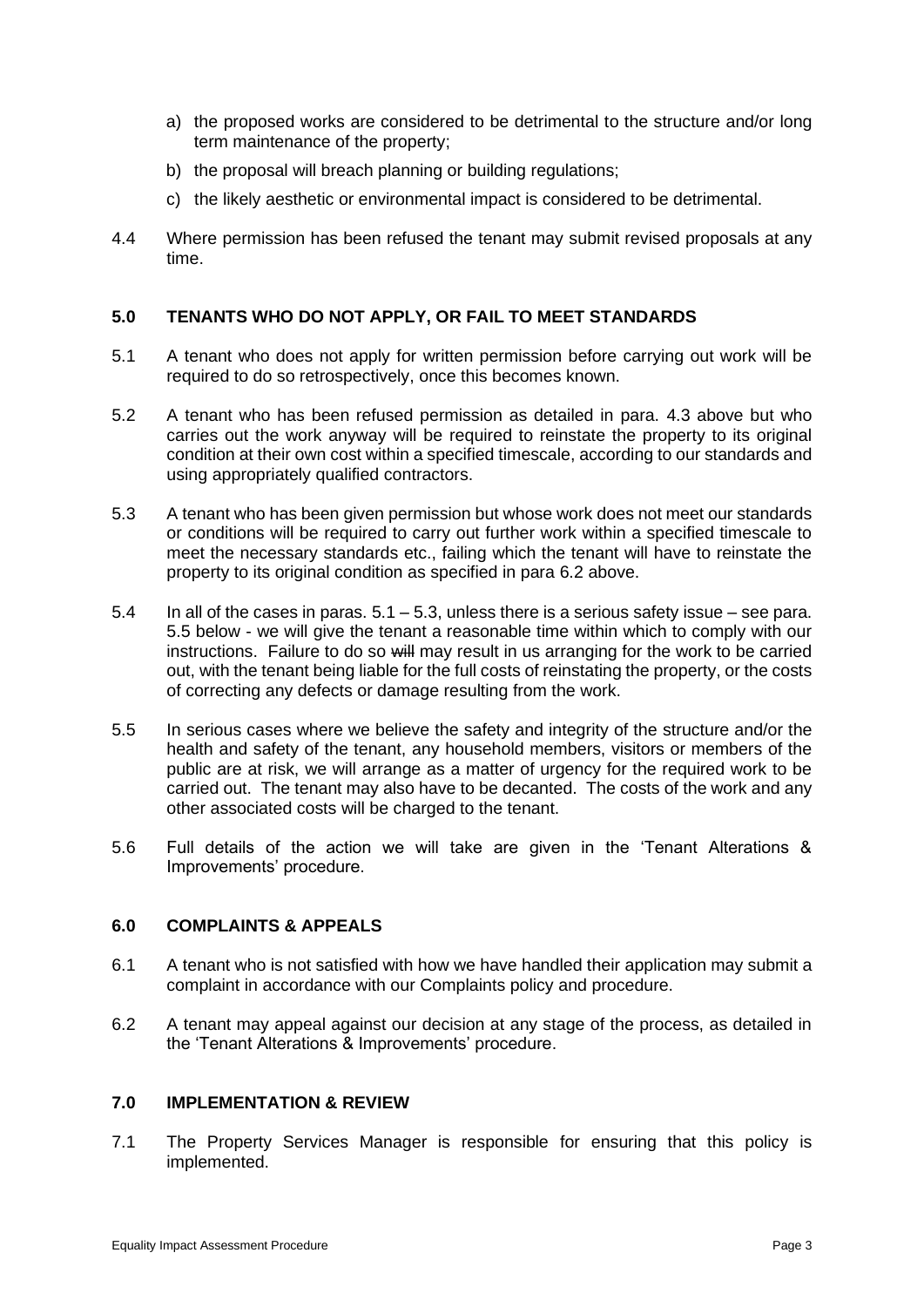7.2 The Property Services Manager will ensure that this policy is reviewed at least every three years and that any amendments required are submitted to the Management Committee for approval.

Reviewed by the Management Committee on: 24 November 2021

Next review due by: November 2024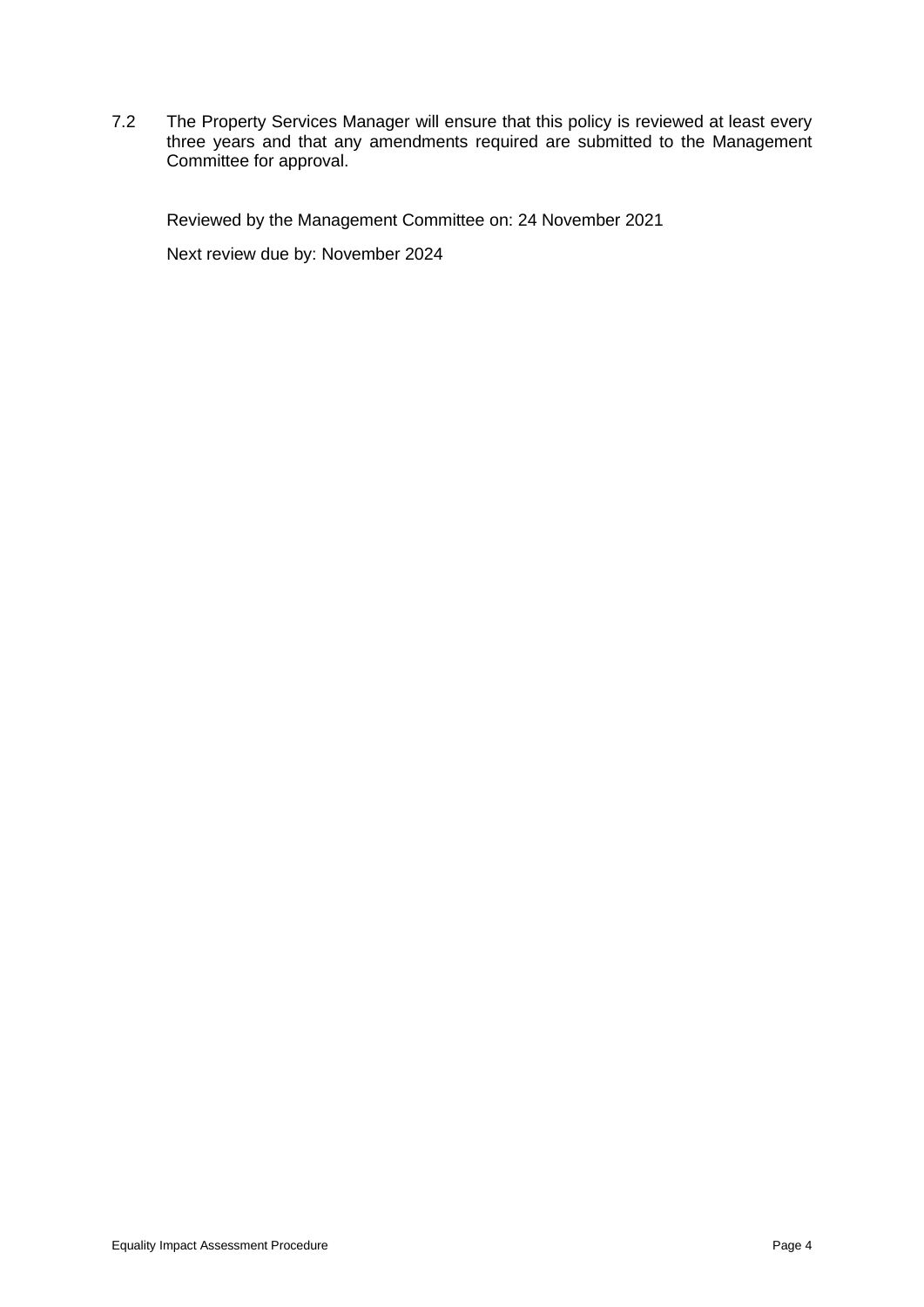

# **PROSPECT EQUALITY IMPACT ASSESSMENT RECORD**

| Title of policy/ practice/<br>strategy/                     | <b>Tenant Alterations and Improvements</b> |
|-------------------------------------------------------------|--------------------------------------------|
| <b>Department</b>                                           | <b>Property Services</b>                   |
| Who is involved in the<br>EQIA?                             | Neil Munro                                 |
| Is this new policy or<br>revision to an existing<br>policy? | Revision of existing policy                |
| Date completed                                              | 8 November 2021                            |

#### **Screening Summary**

### *Policy Aim*

The aim of the Tenant Alterations and Improvements Policy is to ensure a clear understanding of what an alteration and improvement is and considerations to be taken when granting, refusing or dealing with retrospective permission being sought. This policy contributes to the following outcomes of the Scottish Social Housing Charter:

- Equalities
- Communication
- Repairs, Maintenance and Improvements
- Tenancy Sustainment

### *Who will it affect?*

| <b>Protected characteristics</b>       | <b>Affected by policy</b> |
|----------------------------------------|---------------------------|
| Age                                    | Yes                       |
| <b>Disability</b>                      | Yes                       |
| <b>Sex</b>                             | Yes                       |
| Pregnancy and maternity                | Yes                       |
| Gender Reassignment/Sexual Orientation | Yes                       |
| Race/Religion/Belief                   | Yes                       |

This policy impacts on all of our tenants as it outlines how we will maintain and upgrade our properties and surrounding neighbourhoods. Any changes to the policy will therefore impact on all of our communities.

#### *What might prevent the desired outcomes being achieved?*

Failure to consider our tenants and their needs or characteristics.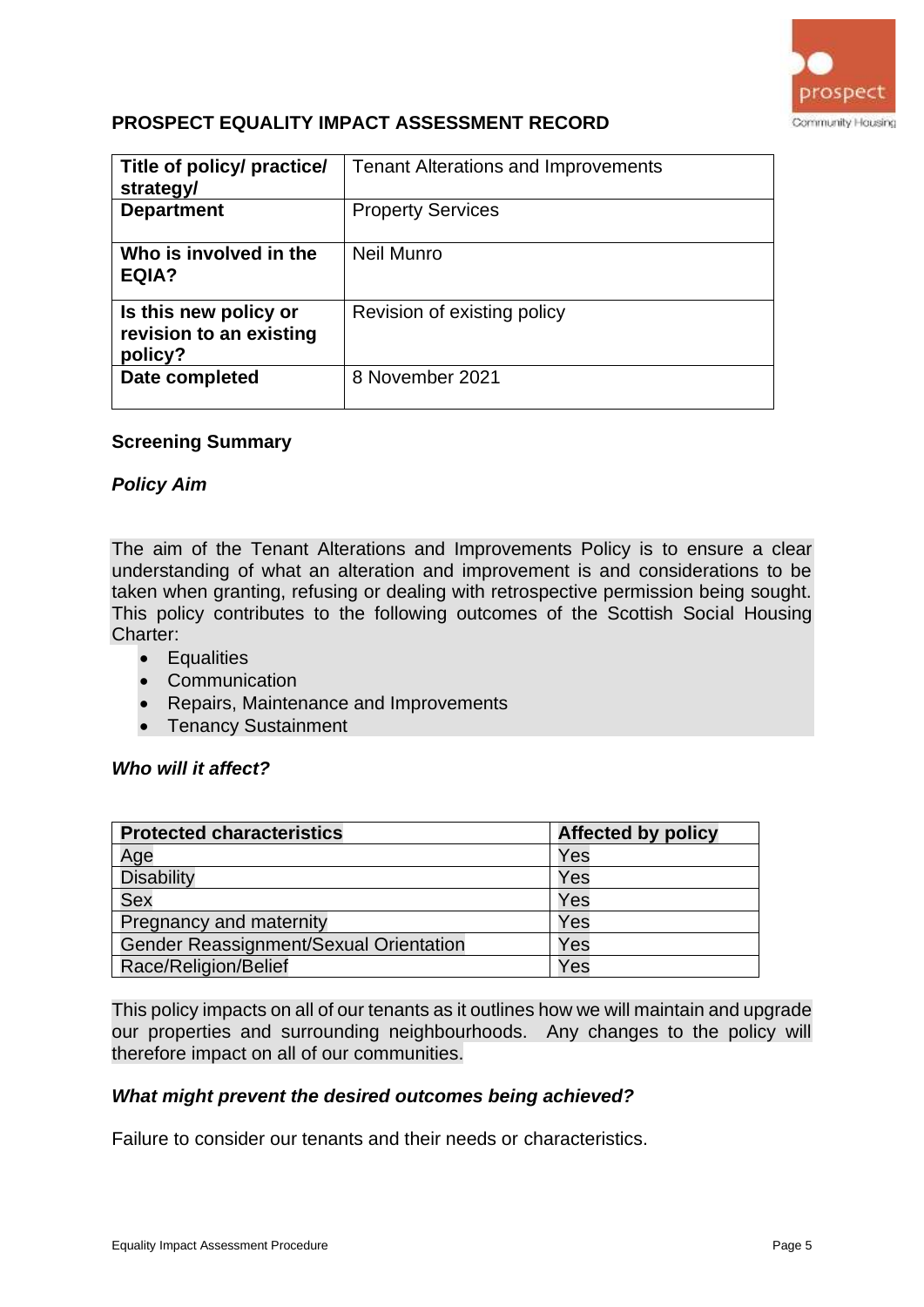## **Stage 1: Framing**

## *Confirm whether EQIA is required*

An Equality Impact Assessment is required as the Asset Management and Maintenance Policy impacts on all of our tenants and residents.

## **Stage 2: Data and evidence gathering, involvement and consultation**

Include here the results of your evidence gathering (including framing exercise), including qualitative and quantitative data and the source of that information, whether national statistics, surveys or consultations with relevant equality groups.

| <b>Characteristic</b>                                                             | <b>Evidence gathered and</b><br><b>Strength/quality of evidence</b> | <b>Source</b>                                     | Data gaps identified and action taken                                                                                                           |
|-----------------------------------------------------------------------------------|---------------------------------------------------------------------|---------------------------------------------------|-------------------------------------------------------------------------------------------------------------------------------------------------|
| <b>AGE</b>                                                                        | <b>Tenant Survey information, ARC data, Census</b><br>data.         | <b>Tenant Satisfaction</b><br><b>Survey 2019.</b> | The tenant satisfaction survey was a<br>sample survey which gives a snap shot<br>picture. No evidence for factoring owners<br>or shared owners. |
| <b>DISABILITY</b>                                                                 | Tenant Survey information, ARC data.                                | <b>Tenant Satisfaction</b><br><b>Survey 2019.</b> | The tenant satisfaction survey was a<br>sample survey which gives a snap shot<br>picture. No evidence for factoring owners<br>or shared owners. |
| <b>SEX</b>                                                                        | Tenant Survey information, ARC data.                                | <b>Tenant Satisfaction</b><br><b>Survey 2019.</b> | The tenant satisfaction survey was a<br>sample survey which gives a snap shot<br>picture. No evidence for factoring owners<br>or shared owners. |
| <b>PREGNANCY AND</b><br><b>MATERNITY</b>                                          | None for current tenants or residents.                              | n/a                                               |                                                                                                                                                 |
| <b>SEXUAL</b><br><b>ORIENTATION &amp;</b><br><b>GENDER</b><br><b>REASSIGNMENT</b> | Tenant Survey information, ARC data.                                | <b>Tenant Satisfaction</b><br><b>Survey 2019.</b> | The tenant satisfaction survey was a<br>sample survey which gives a snap shot<br>picture. No evidence for factoring owners<br>or shared owners. |
| <b>RACE, RELIGION OR</b><br><b>BELIEF</b>                                         | Tenant Survey information, ARC data.                                | <b>Tenant Satisfaction</b><br><b>Survey 2019.</b> | The tenant satisfaction survey was a<br>sample survey which gives a snap shot<br>picture. No evidence for factoring owners<br>or shared owners. |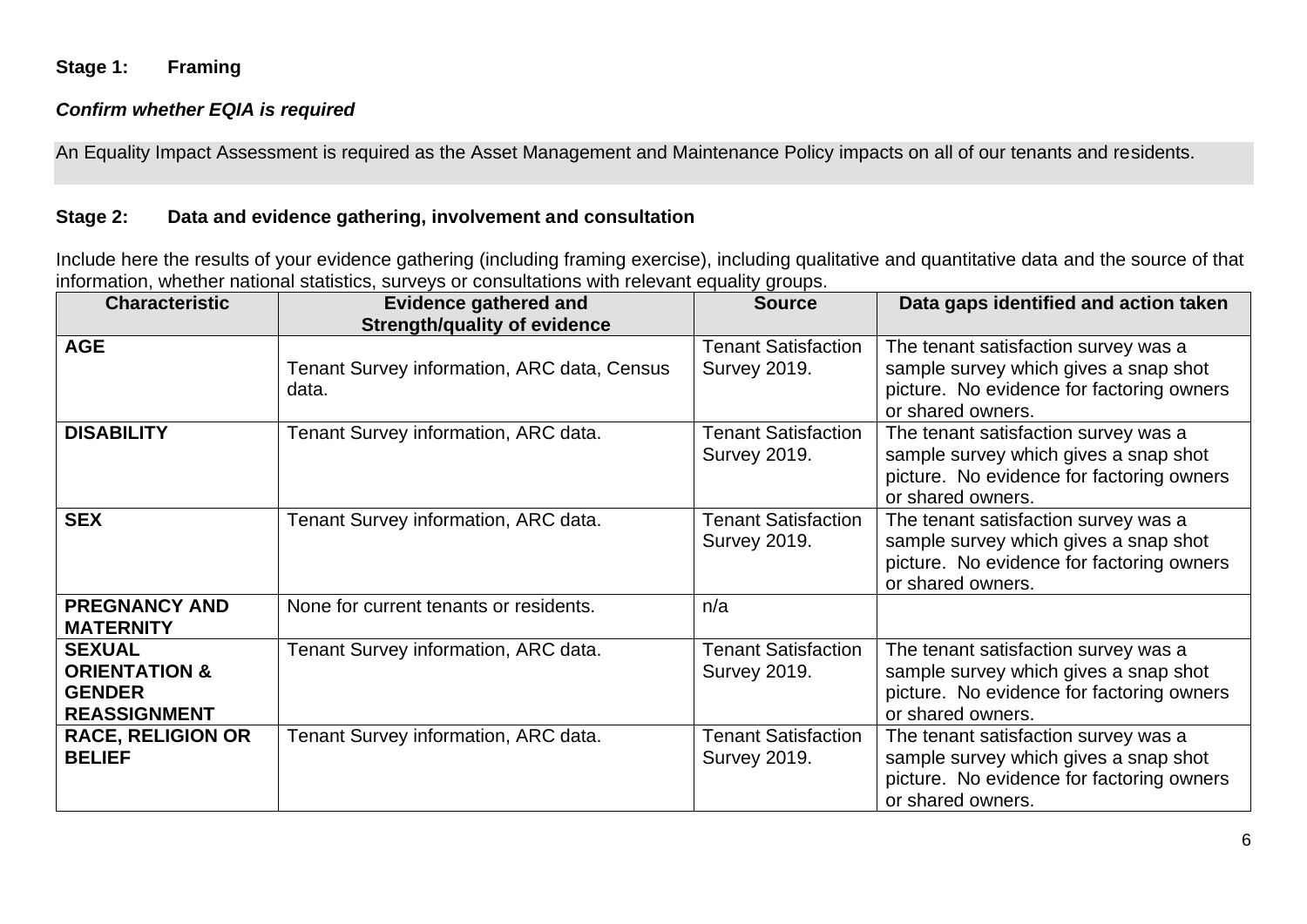# **Stage 3: Assessing the impacts and identifying opportunities to promote equality**

Having considered the data and evidence you have gathered, this section requires you to consider the potential impacts – negative and positive – that your policy might have on each of the protected characteristics. It is important to remember the duty is also a positive one – that we must explore whether the policy offers the opportunity to promote equality and/or foster good relations.

# **Do you think that the policy impacts on people because of their age?**

| Age                            | <b>Positive</b> | <b>Negative</b> | <b>Reasons for your decision</b>         | How will you demonstrate positive and         |
|--------------------------------|-----------------|-----------------|------------------------------------------|-----------------------------------------------|
|                                |                 |                 |                                          | mitigate negative impact                      |
| Eliminating unlawful           | Yes             |                 | A proportion of our tenants are elderly. | We will offer help and advice with regard to  |
| discrimination, harassment and |                 |                 |                                          | alterations and improvements, if requested    |
| victimisation                  |                 |                 |                                          |                                               |
| Advancing equality of          | Yes             |                 | A proportion of our tenants are elderly. | We will undertake individual tenant visits to |
| opportunity                    |                 |                 |                                          | further discuss proposed works, if requested. |
| Promoting good relations       | Yes             |                 | A proportion of our tenants are elderly. | We will offer help and advice with regard to  |
|                                |                 |                 |                                          | alterations and improvements, if requested    |

## **Do you think that the policy impacts disabled people?**

| <b>Disability</b>                                                       | <b>Positive</b> | <b>Negative</b> | <b>Reasons for your decision</b>                                                                            | How will you demonstrate positive and<br>mitigate negative impact                              |
|-------------------------------------------------------------------------|-----------------|-----------------|-------------------------------------------------------------------------------------------------------------|------------------------------------------------------------------------------------------------|
| Eliminating unlawful<br>discrimination, harassment and<br>victimisation | Yes             |                 | 42% of our tenants stated they were<br>disabled in our survey, higher than the<br>Edinburgh average of 16%. | We will offer help and advice with regard to<br>alterations and improvements, if requested     |
| Advancing equality of<br>opportunity                                    | Yes             |                 | 42% of our tenants stated they were<br>disabled in our survey, higher than the<br>Edinburgh average of 16%. | We will undertake individual tenant visits to<br>further explain proposed works, if requested. |
| Promoting good relations                                                | Yes             |                 | 42% of our tenants stated they were<br>disabled in our survey, higher than the<br>Edinburgh average of 16%. | We will offer help and advice with regard to<br>alterations and improvements, if requested     |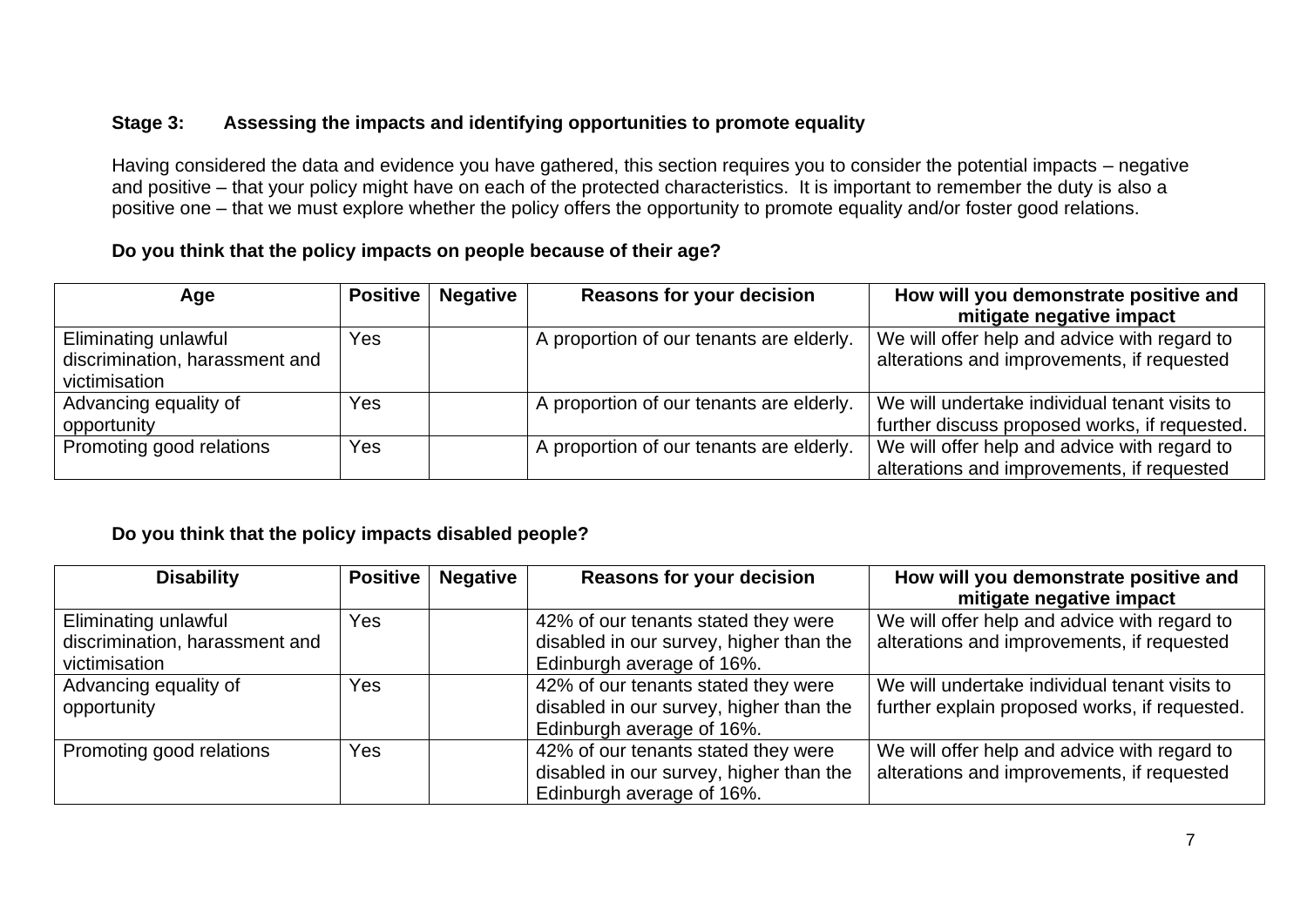# **Do you think that the policy impacts on men and women in different ways?**

| <b>Sex</b>                                                              |     | Positive   Negative | <b>Reasons for your decision</b> | How will you demonstrate positive and<br>mitigate negative impact |
|-------------------------------------------------------------------------|-----|---------------------|----------------------------------|-------------------------------------------------------------------|
| Eliminating unlawful<br>discrimination, harassment and<br>victimisation | N/A |                     |                                  |                                                                   |
| Advancing equality of<br>opportunity                                    | N/A |                     |                                  |                                                                   |
| Promoting good relations                                                | N/A |                     |                                  |                                                                   |

# **Do you think that the policy impacts on women because of pregnancy and maternity?**

| <b>Pregnancy and</b>           |     | Positive   Negative | <b>Reasons for your decision</b> | How will you demonstrate positive and |
|--------------------------------|-----|---------------------|----------------------------------|---------------------------------------|
| <b>Maternity</b>               |     |                     |                                  | mitigate negative impact              |
| Eliminating unlawful           | N/A |                     |                                  |                                       |
| discrimination, harassment and |     |                     |                                  |                                       |
| victimisation                  |     |                     |                                  |                                       |
| Advancing equality of          | N/A |                     |                                  |                                       |
| opportunity                    |     |                     |                                  |                                       |
| Promoting good relations       | N/A |                     |                                  |                                       |
|                                |     |                     |                                  |                                       |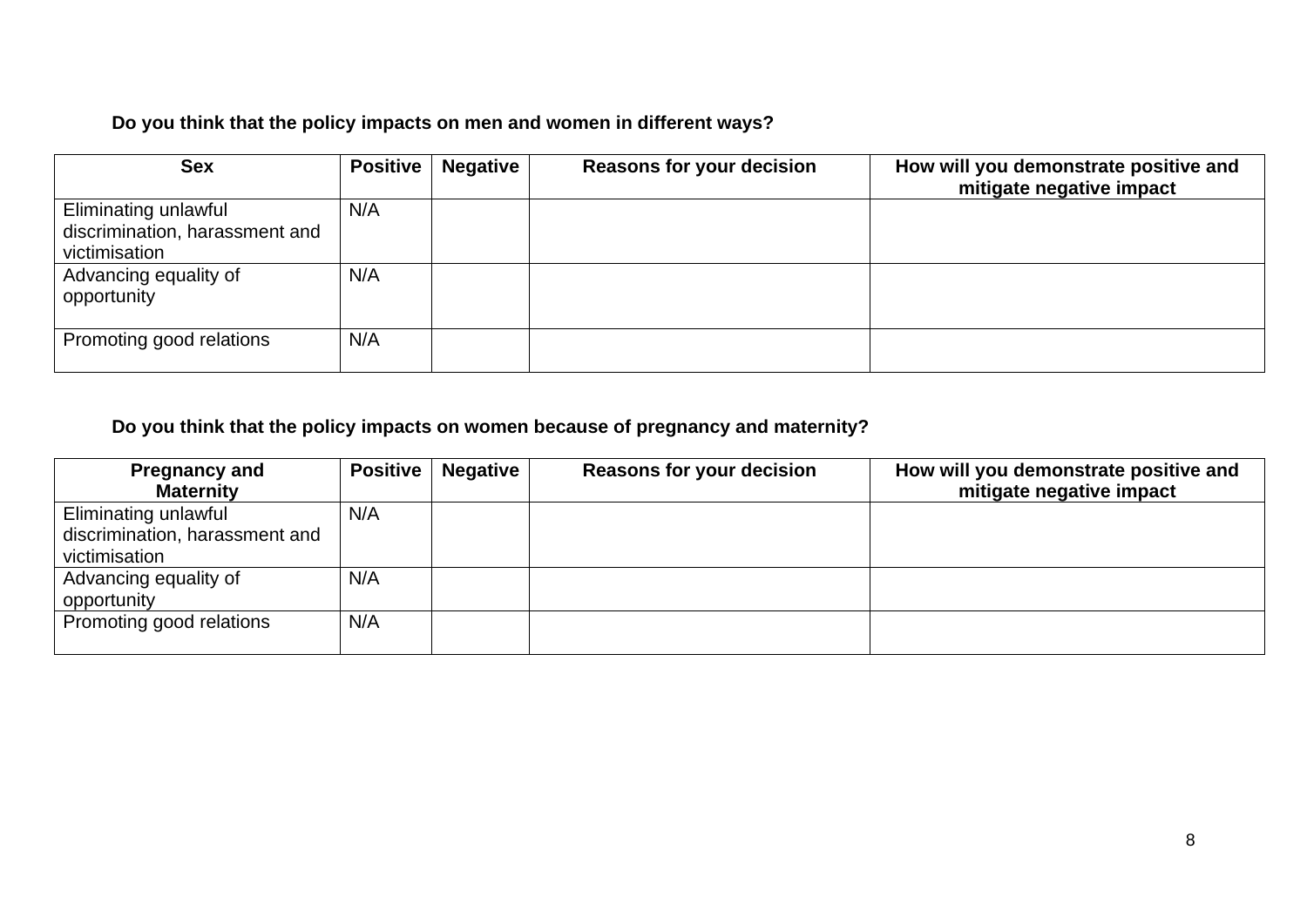**Do you think your policy impacts on transsexual people or on people because of their sexual orientation?**

| <b>Sexual Orientation/ Gender</b> | Positive | <b>Negative</b> | <b>Reasons for your decision</b> | How will you demonstrate positive and |
|-----------------------------------|----------|-----------------|----------------------------------|---------------------------------------|
| Reassignment                      |          |                 |                                  | mitigate negative impact              |
| Eliminating unlawful              | N/A      |                 |                                  |                                       |
| discrimination, harassment and    |          |                 |                                  |                                       |
| victimisation                     |          |                 |                                  |                                       |
| Advancing equality of             | N/A      |                 |                                  |                                       |
| opportunity                       |          |                 |                                  |                                       |
| Promoting good relations          | N/A      |                 |                                  |                                       |
|                                   |          |                 |                                  |                                       |

# **Do you think the policy impacts on people on the grounds of their race, religion or belief?**

| <b>Race/ Religion/ Belief</b>  |     | <b>Positive   Negative</b> | <b>Reasons for your decision</b>        | How will you demonstrate positive and        |
|--------------------------------|-----|----------------------------|-----------------------------------------|----------------------------------------------|
|                                |     |                            |                                         | mitigate negative impact                     |
| Eliminating unlawful           | Yes |                            | A well maintained estate contributes to | Tenant may require a translation service and |
| discrimination, harassment and |     |                            | individuals feeling safe in their       | help and advise with regard to planning and  |
| victimisation                  |     |                            | communities.                            | building regulations.                        |
| Advancing equality of          |     |                            |                                         |                                              |
| opportunity                    |     |                            |                                         |                                              |
| Promoting good relations       |     |                            |                                         |                                              |
|                                |     |                            |                                         |                                              |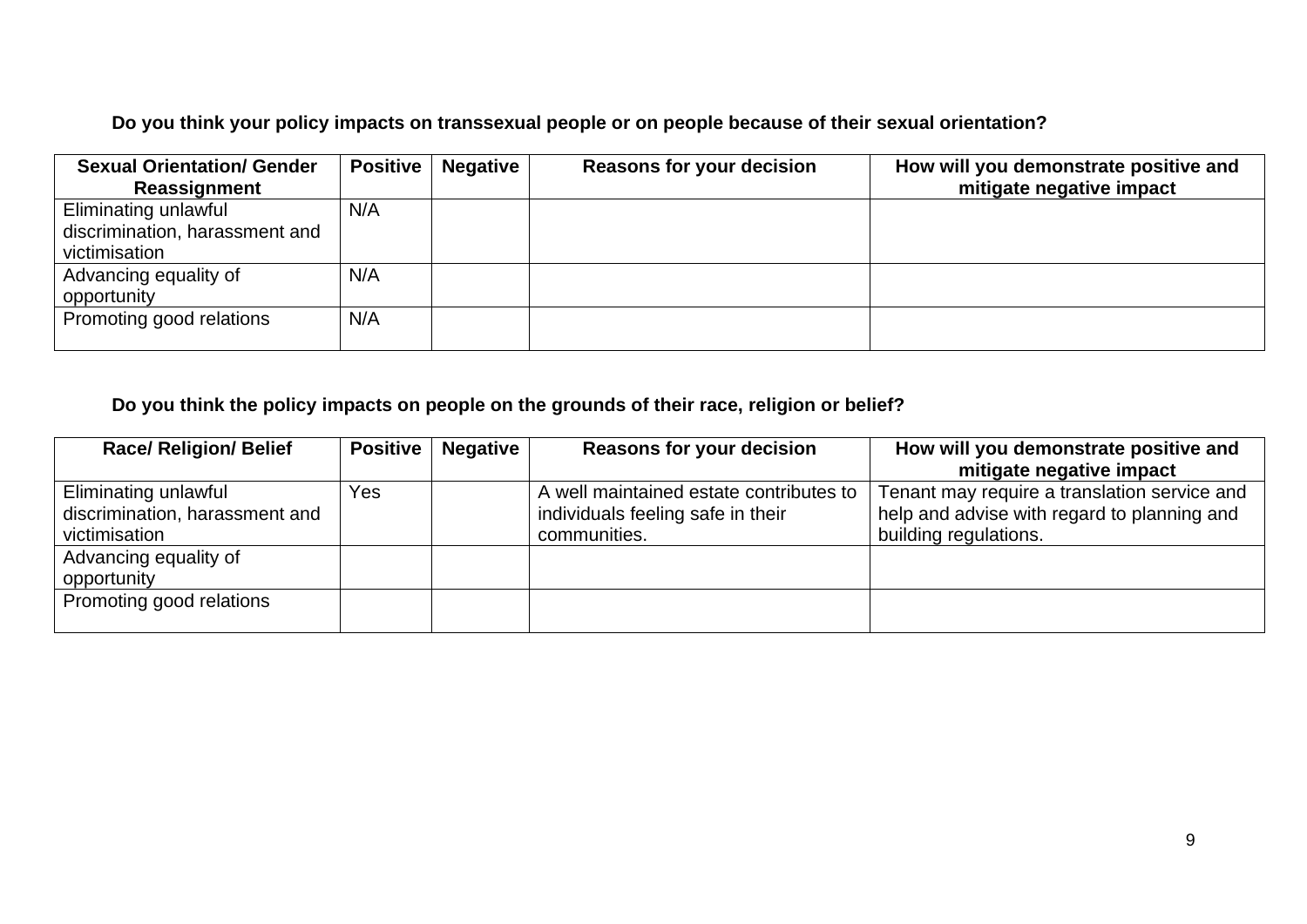# **Stage 4: Decision making and monitoring**

## *Identifying and establishing any required mitigating action*

If, following the impact analysis, you think you have identified any unlawful discrimination – direct or indirect - you must consider and set out what action will be undertaken to mitigate the negative impact.

| Have positive or negative impacts<br>been identified for any of the<br>equality groups?               | <b>No</b> |
|-------------------------------------------------------------------------------------------------------|-----------|
| Is the policy directly or indirectly<br>discriminatory under the Equality<br>Act 2010?                | <b>No</b> |
| If the policy is indirectly<br>discriminatory, how is it justified<br>under the relevant legislation? | N/a       |
| If not justified, what mitigating<br>action will be undertaken?                                       | N/a       |

## *Describing how Equality Impact analysis has shaped the policy making process*

- In carrying out this equality impact assessment we decided that no changes need to be made to the policy.
- There has been no impact on budgets as a result of this assessment.